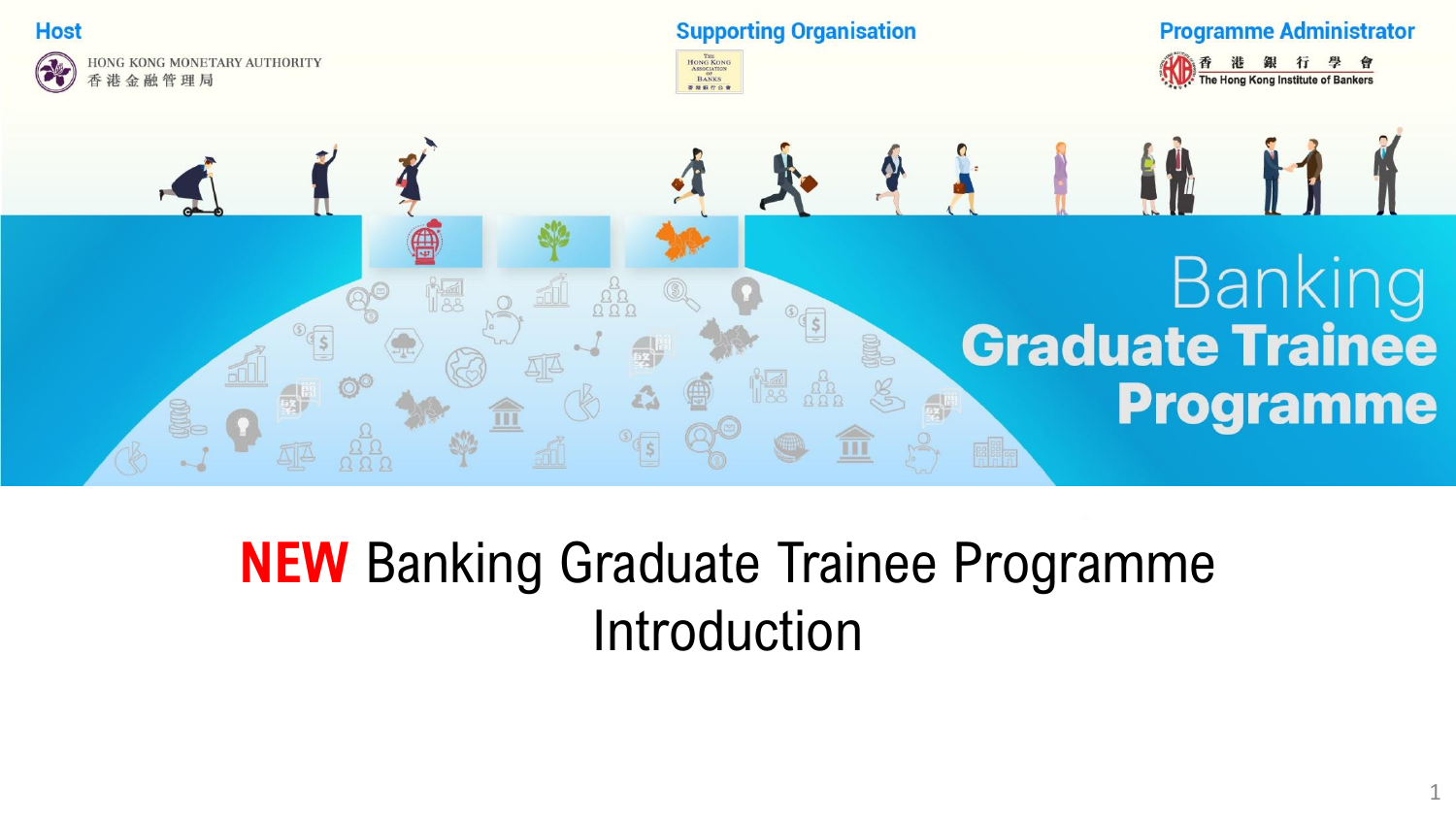### **Programme overview**







Launched by **the Hong Kong Monetary Authority (HKMA)**  and **the banking industry**



#### Offers **entry-level positions** in **three** business / function streams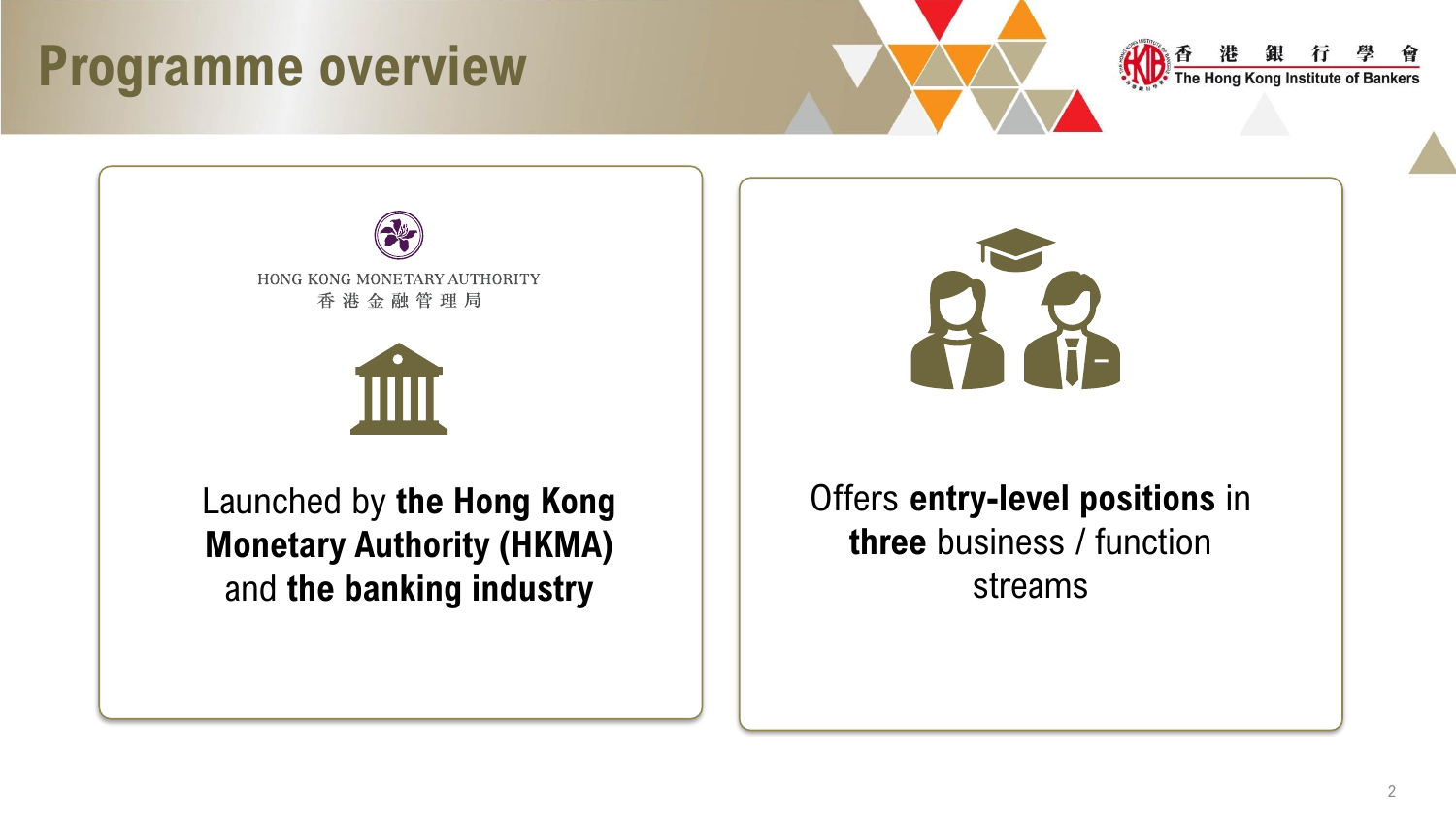### **Programme objectives - HKMA press releases**

- To enlarge our banking talent pool to strengthen HK's competitiveness as an IFC-> Young generation (U graduates) is a crucial source of **new blood**
- To nurture young talent to seize the enormous business opportunities brought about by the **3** growth engines of the banking industry – **Fintech, ESG and GBA**
- To increase the supply of talent in a more **targeted manner** to cater for the future development needs of the banking industry
- A valuable opportunity of U graduates to get into the banking industry and receive systematic professional trainings -> better prepare as the **future backbone**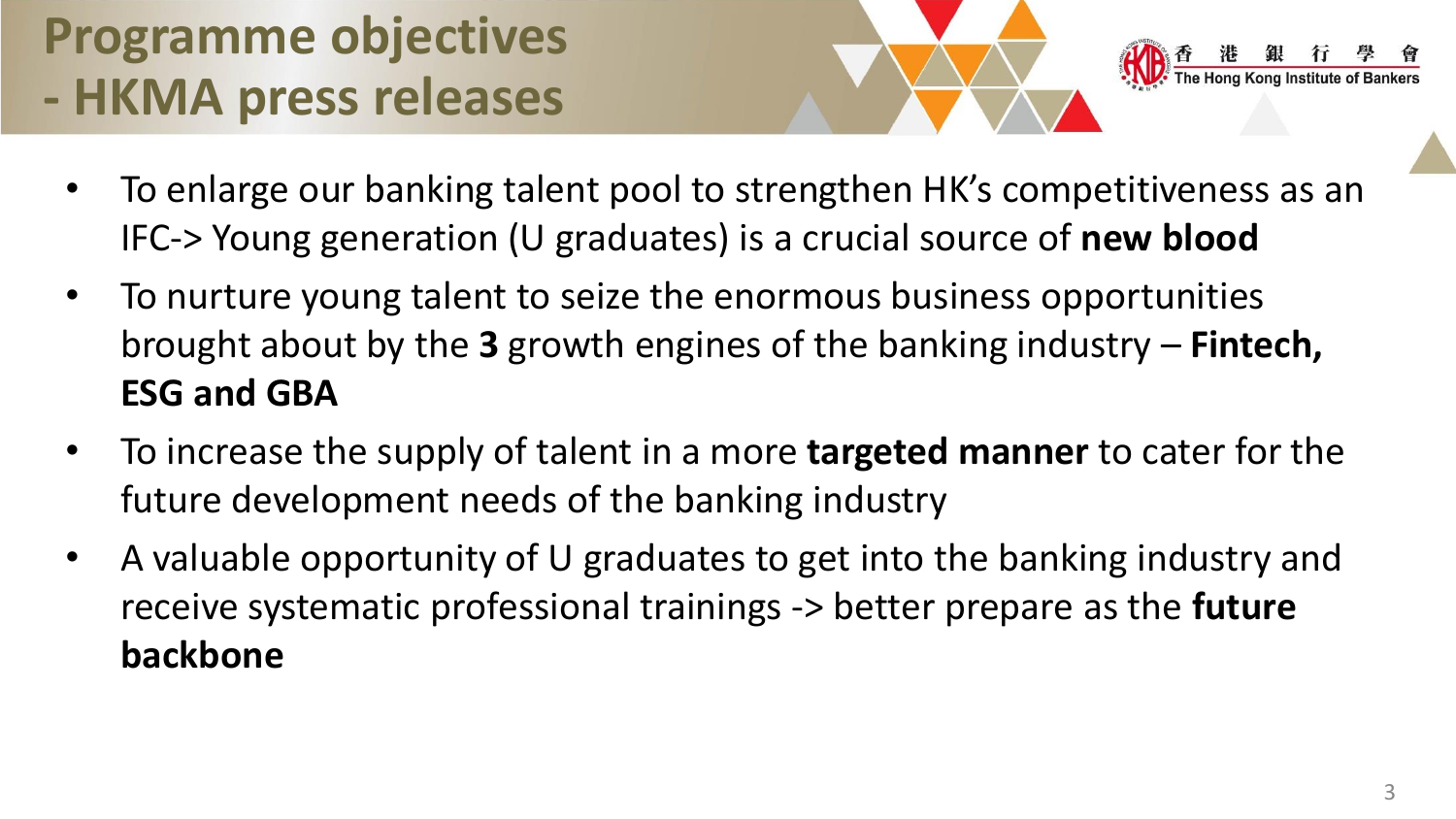



## **120+ job opportunities in 3 areas as major growth engines**





**Fintech Green and sustainable finance**



**GBA business**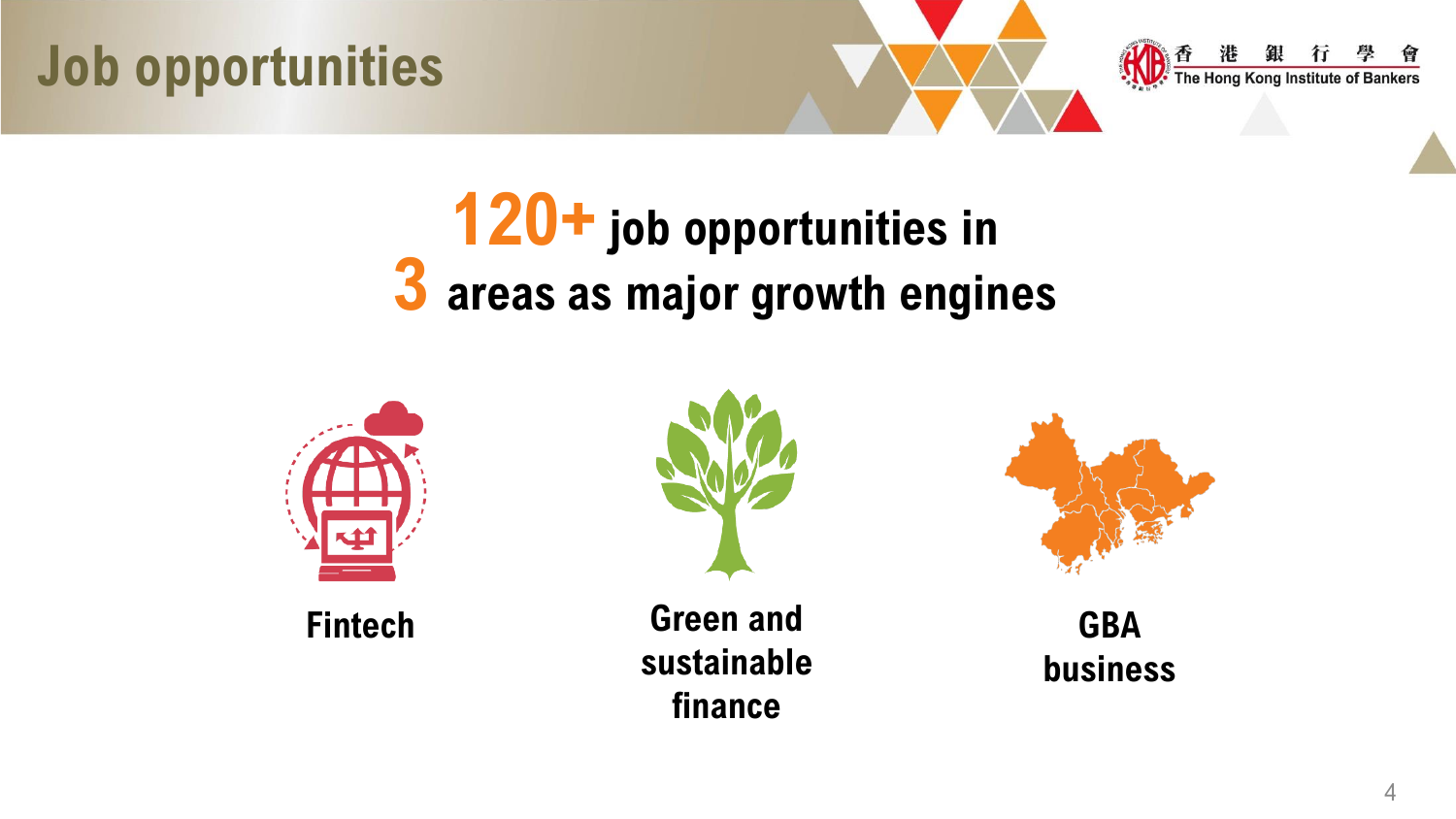



# **Around 30 participating banks**

| ANT BANK 螞蟻銀行 (香港) | ← 中国銀行(香港)<br><b>BANK OF CHINA (HONG KONG)</b> | 白交通銀行<br>銀行股份有限公司香港分行            | 交通銀行<br>交通銀行 (香港) 有限公司<br>技術連接用成立的有限公開 |                         |
|--------------------|------------------------------------------------|----------------------------------|----------------------------------------|-------------------------|
| (1) 中信银行(国际)       | 中国建设银行(亞洲)                                     | <b>BOOK 中国光大银行</b>               | CMBC S 中国民生银行<br>HONGKONG BRANCH 番港分行  | 創興銀行                    |
| A 招商永隆銀行           | ■■大新銀行<br>DAH SING BANK                        | DBS  <br>Live more,<br>Bank less | 63 富邦銀行                                | 恒生銀行<br>HANG SENG BANK  |
| <b>KY HSBC</b>     | <b>℃ 焦累银行</b>                                  | LGT<br>lial                      | 第NCB                                   | 華僑永亨銀行<br>OCBCWING HANG |
| <b>P/lObank</b>    | 大眾銀行(香港)<br>PUBLIC BANK (HONG KONG)            | (B)上海商業銀行                        | <b>第发银行 香港分行</b>                       | standard<br>chartered   |
|                    | <b>Solution</b>                                | # UOB                            | $Z$ ZA                                 |                         |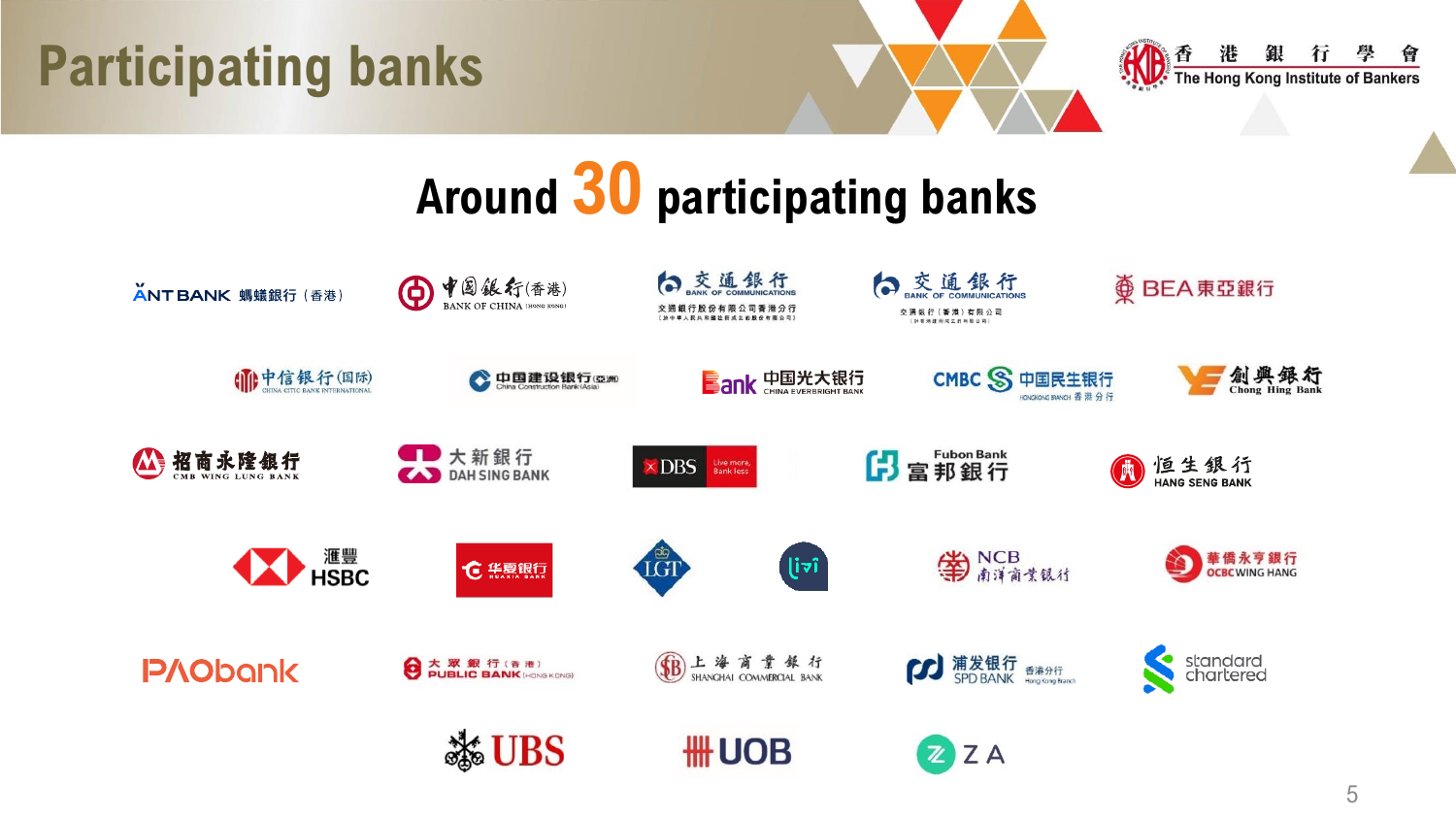



#### The Programme will be open for:

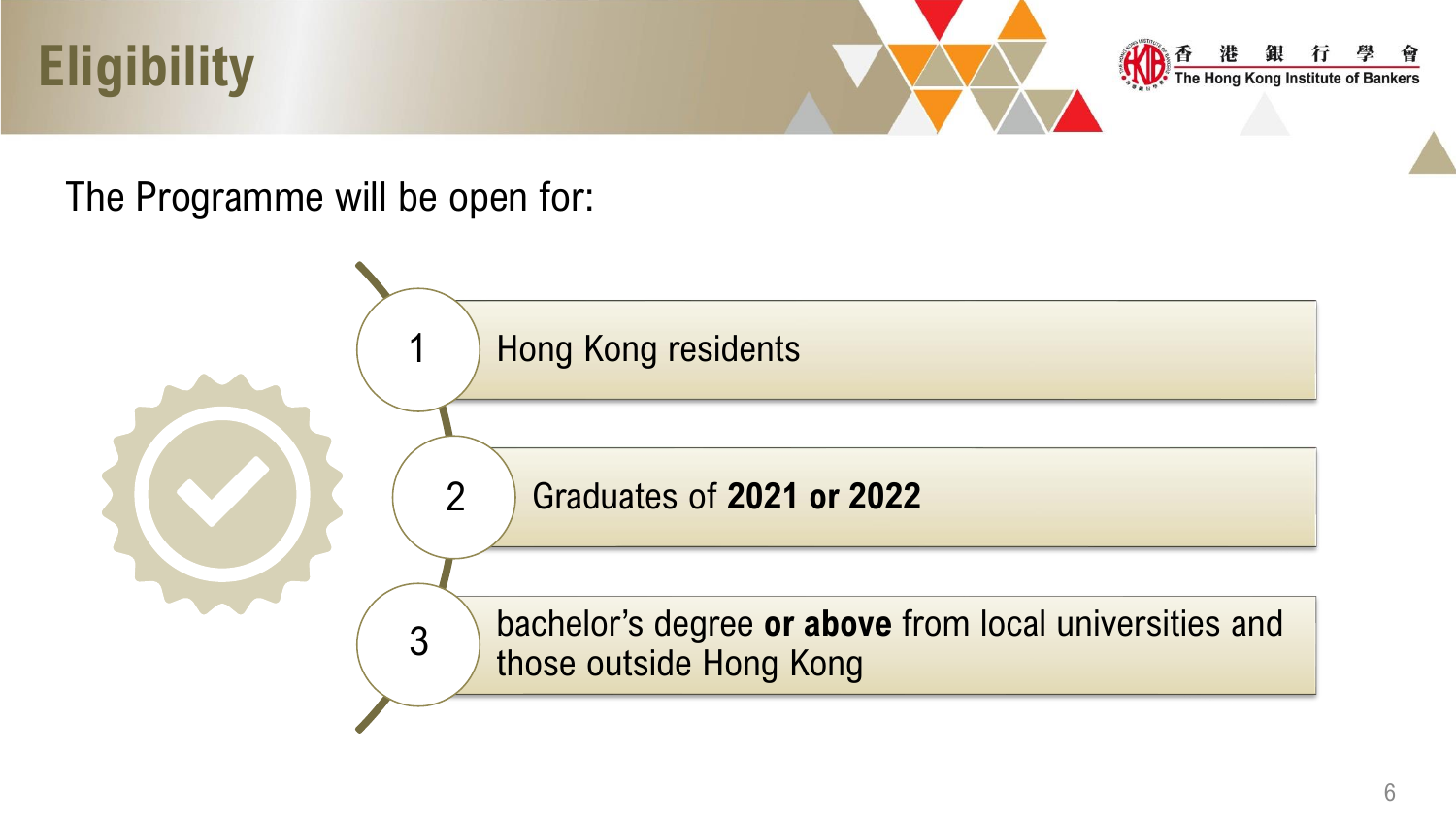## **Unique benefits to graduates**



Participating graduate trainees will:

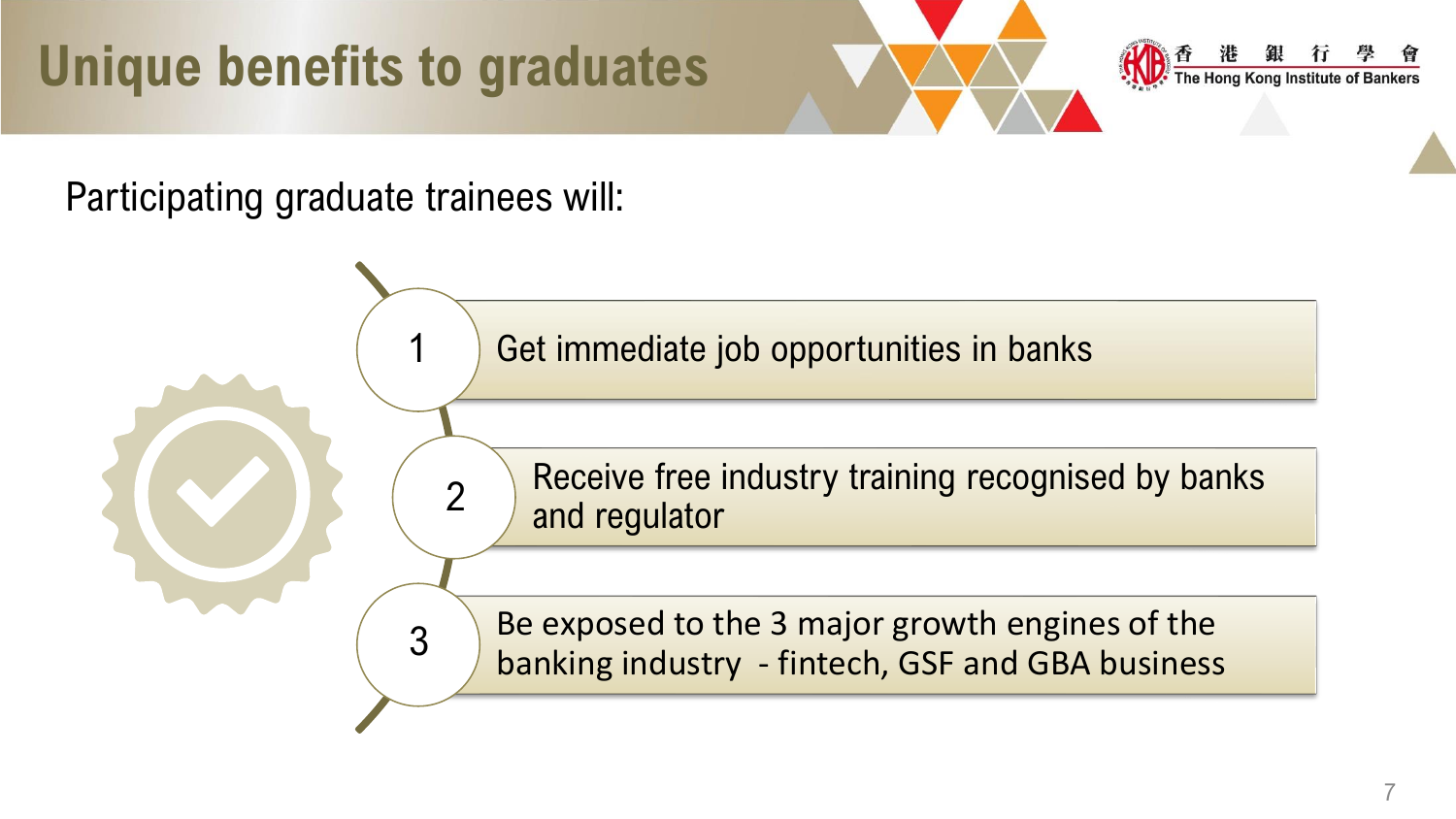## **Free industry training**

- Bank's in-house trainings
- Free relevant professional qualifications training (e.g. **ECF-Fintech**) sponsored by bank
- Professional trainings sponsored by the HKMA
	- o **B.E.S.T. Certificate Programme** provided by the HKIB
	- $\circ$  Specialised training seminars organised by the HKMA







The Hong Kong Institute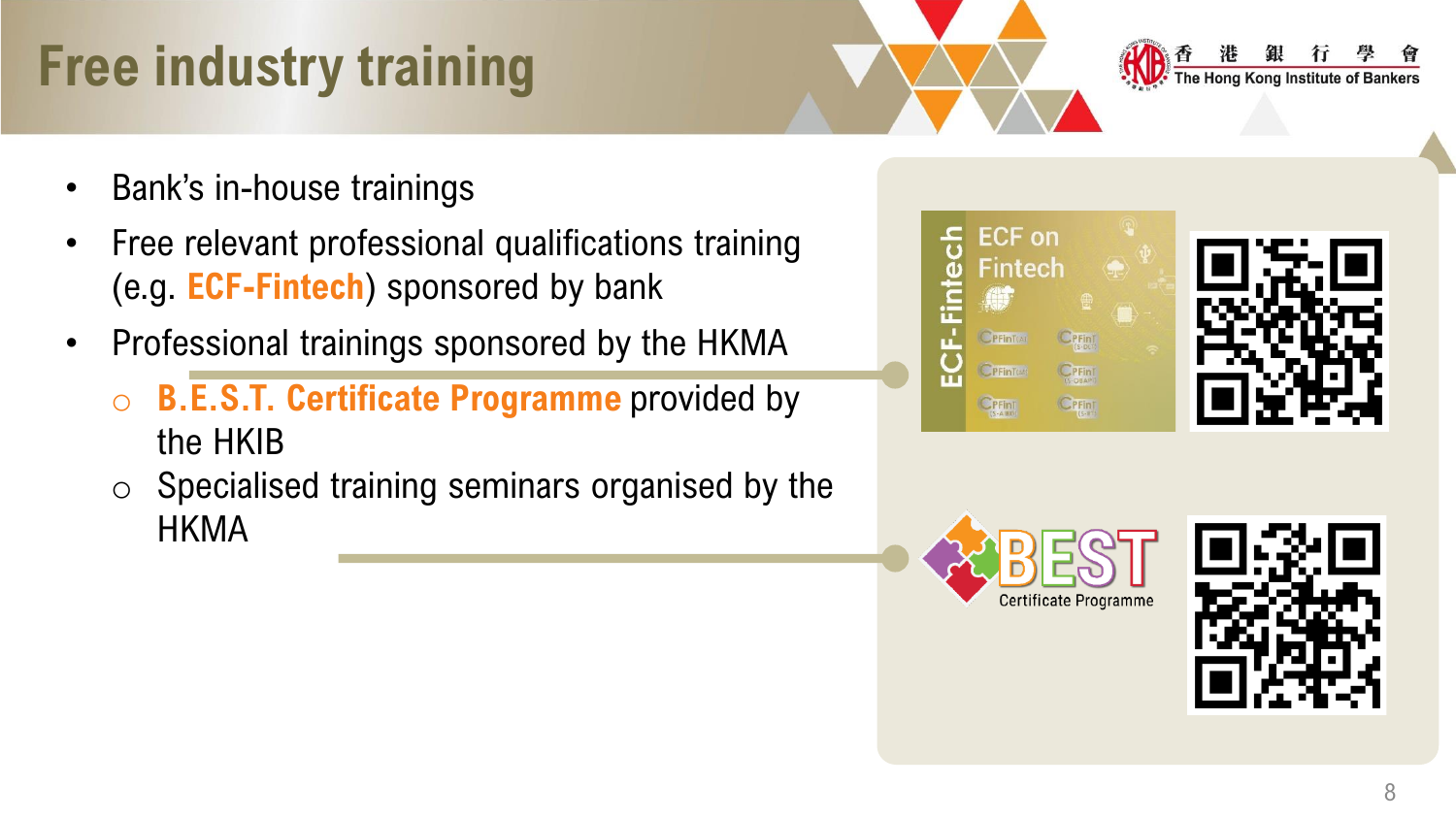### **Key timeline**



#### **Application Starts** 3 May 2022

Interview and Selection May - August 2022 Job Opportunities and **Training Starts** 1 September 2022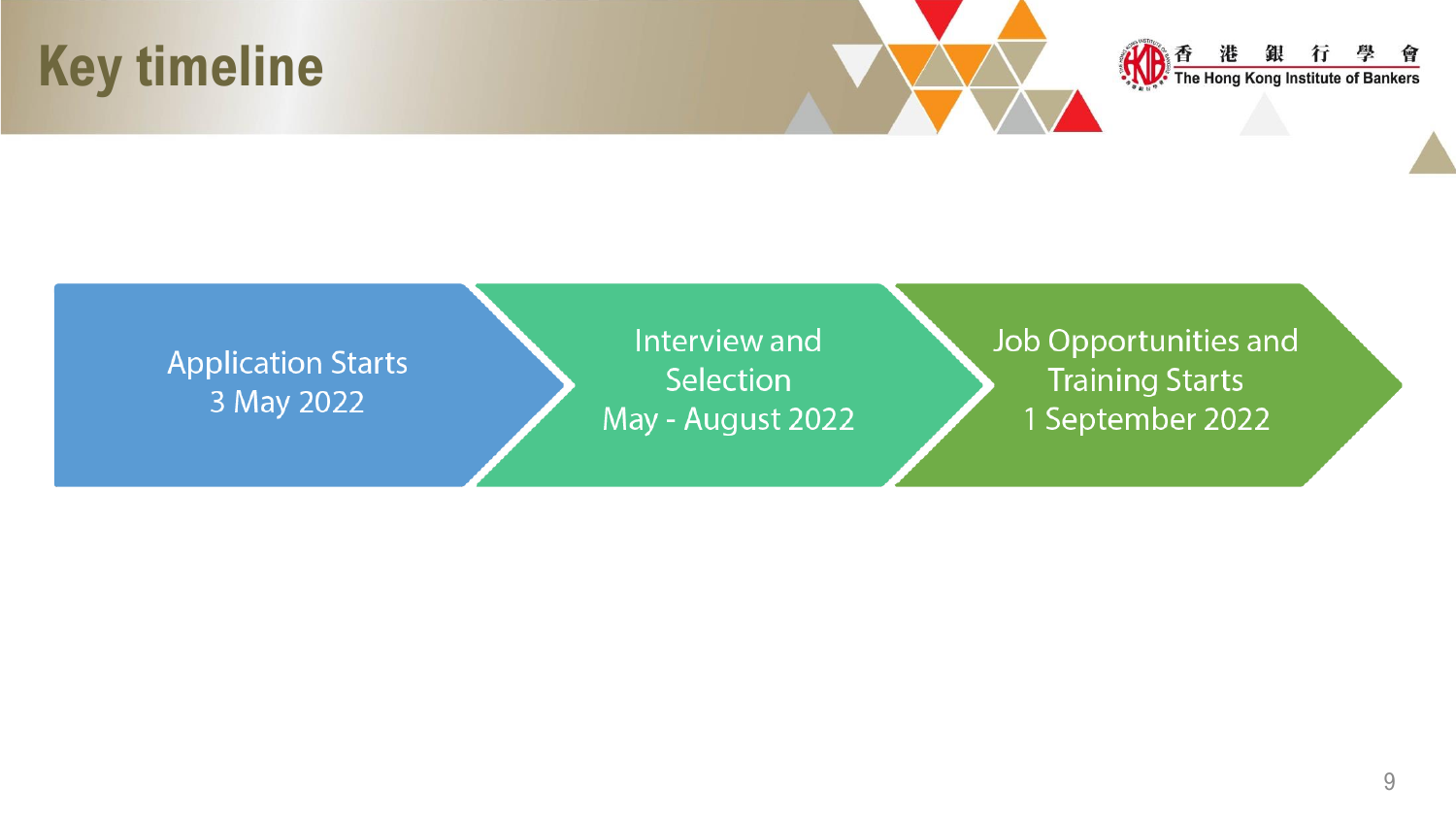## **Support from universities**



- **Promotion**
- via eDM, social media, flyers, posters, etc.
- **Available materials for use**
- [Programme website](https://www.hkib.org/page/216)
- [Programme flyer](https://www.hkib.org/storage/photos/7/BGTP_flyer.pdf)
- [HKMA press releases \(28 Apr 2022\)](https://www.hkma.gov.hk/eng/news-and-media/press-releases/2022/04/20220428-3/)
- **Suggested promotion headlines**
- Wanna Join the 3 Hottest Areas in Banking? Banking Graduate Trainee Programme by Hong Kong Monetary Authority (week of 3 May)
- Open for Application NOW! Banking Graduate Trainee Programme by Hong Kong Monetary Authority (week of 10 May)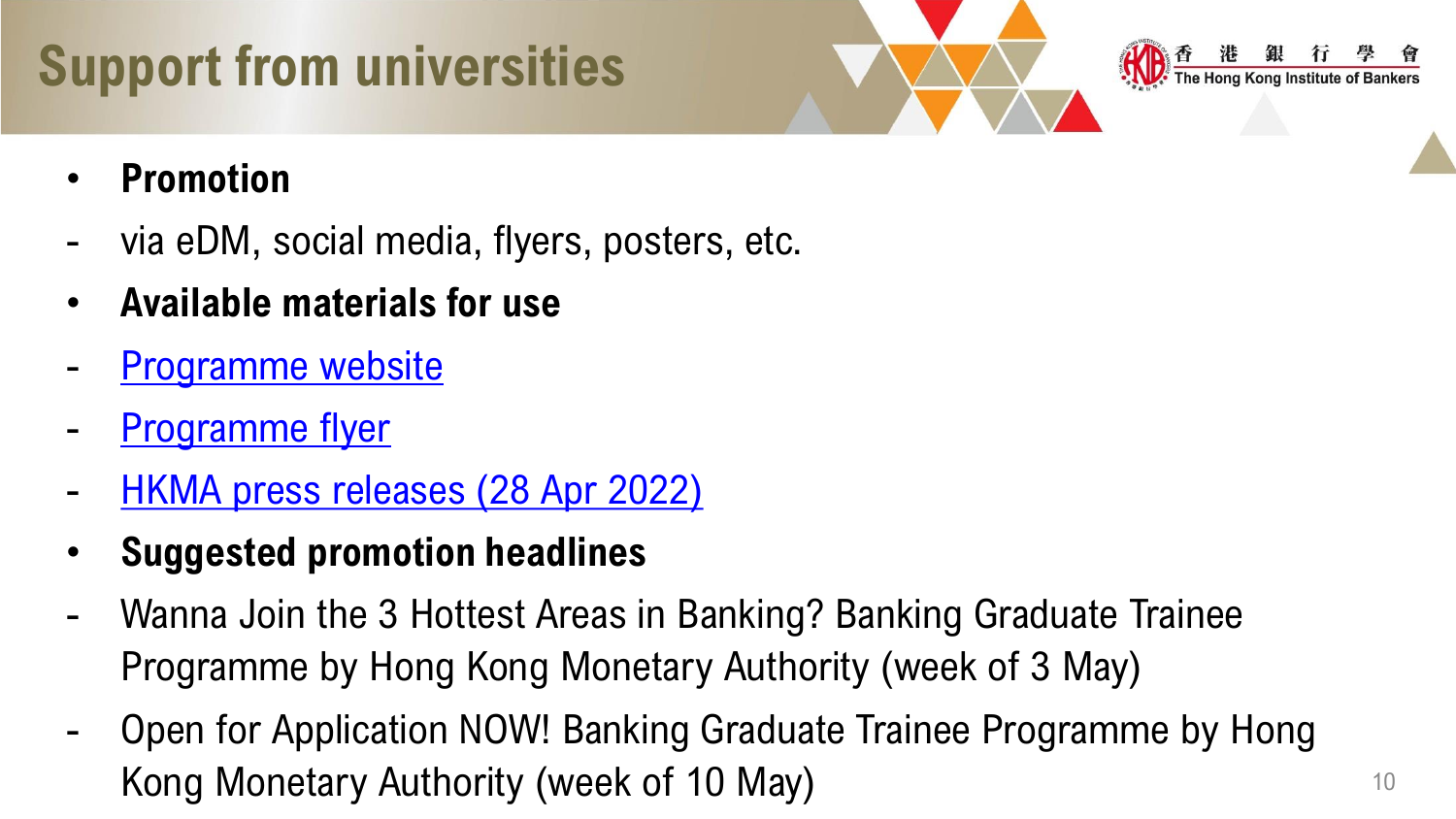## **Message to students**



Unique benefits:

• Refer to slide 7

Actions:

- Submit job applications to interested participating banks
- Beware of specific application procedures and deadline
- Read relevant materials e.g. **H[KMA updates](https://www.hkma.gov.hk/eng/), Capacity Building for Future** Banking 2021-2025
- Rehearse for interviews